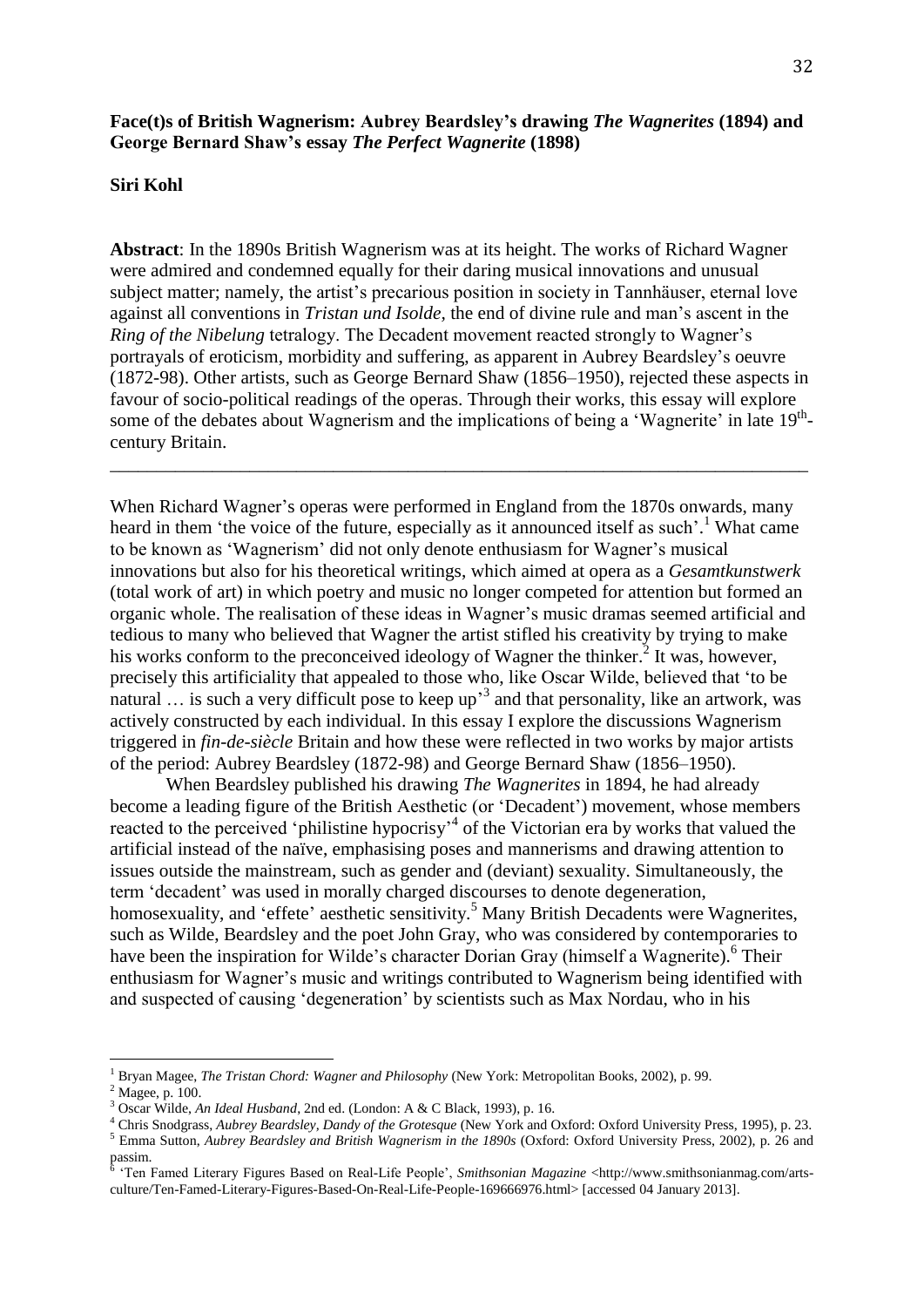magnum opus *Entartung* (*Degeneration*, 1892), accused Wagner of 'megalomania and mysticism; ... anarchism, a craving for revolt and contradiction'.<sup>7</sup>

It was in this socio-cultural climate that Aubrey Beardsley, in 1894, co-founded the quarterly periodical *The Yellow Book*, featuring contemporary literature (e.g. stories by Henry James) and art (e.g. Beardsley's own works). The title left no doubt about the magazine's intended audience and programme as 'yellow was … the decor … of the allegedly wicked and decadent French novel'. 8 *The Wagnerites* (fig. 1) was part of a group of four works by Beardsley (*Portrait of Himself, Lady Gold's Escort, The Wagnerites,* and *La Dame aux Camélias*) which appeared in *The Yellow Book*'s third volume in October 1894.



Figure 1: Aubrey Beardsley, *The Wagnerites*, 1894 (Indian ink touched with white, 20.7 x 17.8 cm).

© Victoria and Albert Museum, London<sup>9</sup>

 $\overline{a}$ 

The drawing presents the audience during a performance of *Tristan und Isolde*. We only see the stalls and two boxes in the background; as these are among the most expensive seats in a theatre, we are looking at a wealthy audience. Surprisingly, it consists almost exclusively of women, most of whom are wearing very *décolleté* dresses. A few women have grotesque facial features. Only one figure in the stalls and two in the boxes can be identified as male, so most of the women are un-chaperoned. The drawing's style shows the influence of Henri de Toulouse-Lautrec's portrayals of the Parisian *demi-monde*, which Beardsley absorbed during his 1892 stay in the French capital.<sup>10</sup> This fact, together with the theme of theatricality or selfpresentation that also dominates the other three drawings in the series and the allusion to high-class prostitution which is made by the topic of *La Dame aux Camélias*, suggests that some of the Wagnerites may actually be prostitutes, a jibe at the transcendent, eternal love

<sup>7</sup> Max Nordau, *Degeneration*, transl. anon. (Lincoln and London: University of Nebraska Press, 1993), p. 171.

<sup>8</sup> Stanley Weintraub, *The Yellow Book: Quintessence of the Nineties* (New York: Doubleday, 1964), p. 99.

<sup>&</sup>lt;sup>9</sup> 'Drawing | V&A Search the Collections' <http://collections.vam.ac.uk/item/O746771/drawing/> [accessed 04 January 2013].

<sup>10</sup> Brian Reade, *Aubrey Beardsley*, revised ed. (Woodbridge: Antique Collectors' Club, 1987), p. 16.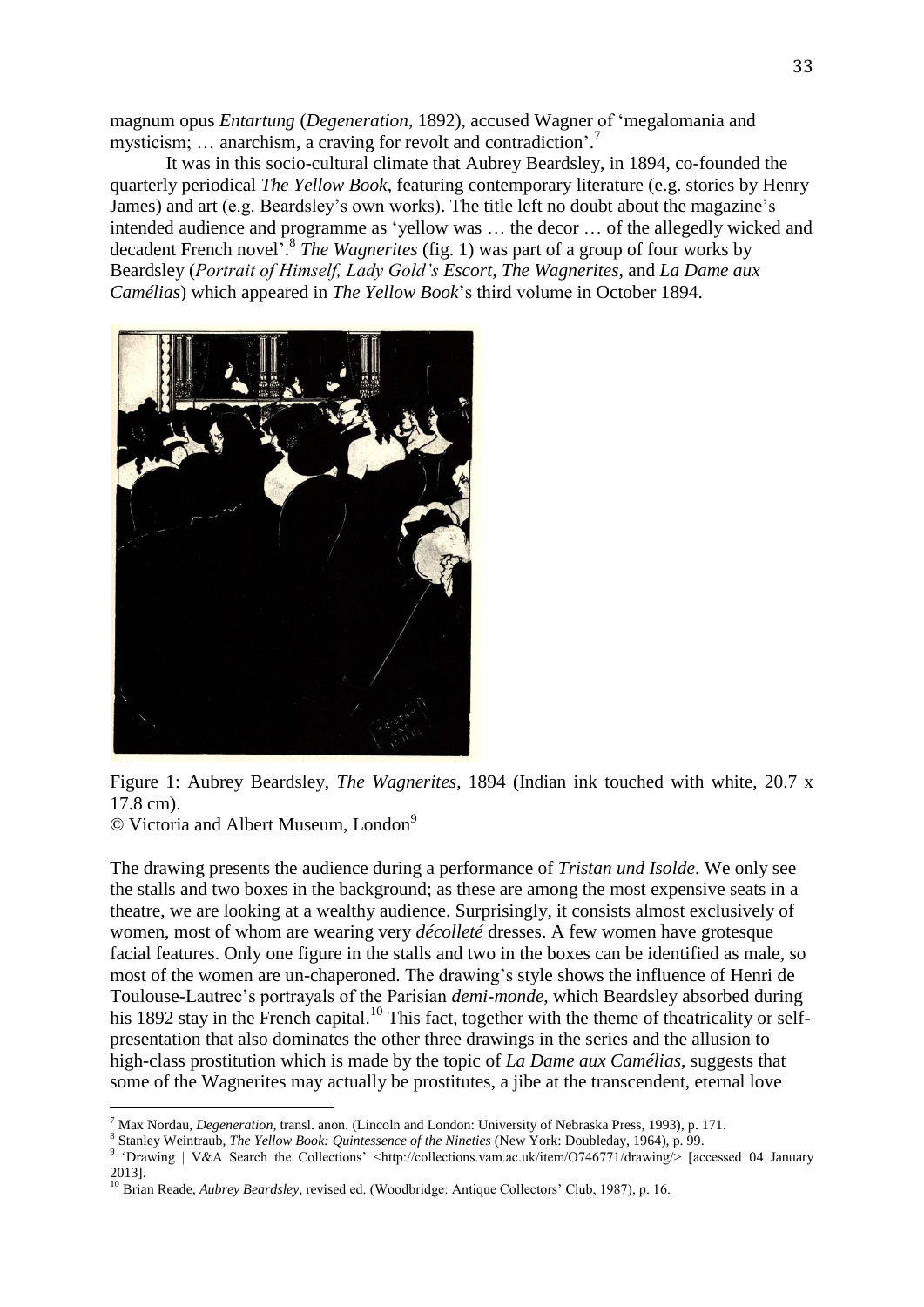idealized by Wagner in *Tristan und Isolde*. In this reading, the alleged 'purity' of high art (Wagnerian opera) clashes with the demimondaine aspects of popular culture (prostitution as a common feature of, for example, music halls), fulfilling Beardsley's intention of blurring the distinction between those two types of art in *The Yellow Book*. 11

Furthermore, a drawing of a female Wagnerian audience attending a performance of this particular opera necessarily invites comment on gendered aspects of Wagnerism. On one hand, Wagner's female admirers and protagonists figured prominently in the debate about New Women and female independence in *fin-de-siècle* Britain.<sup>12</sup> On the other hand, women were supposed to be particularly susceptible to what musicologist Elliott Zuckerman calls 'Tristanism': an implicitly inferior form of Wagnerism which is 'the result of a personal infatuation rather than an ideological commitment. … The Wagnerite must learn theories and cultivate habits. The Tristanite only has to be overwhelmed.<sup>13</sup> The strong appeal of Wagner's works to women was considered to be due to both female sentimentality and lack of rational analytical ability in musical theory. In this context Beardsley's portrayal of independent, wealthy female Wagnerites may show the solidarity of an aesthete whose own response to *Tristan* was intensely emotional rather than rational.<sup>14</sup>

Brigid Brophy suggests that the women in *The Wagnerites* 'are collectively Isolde; and they are an Isolde who is *gulping* the love potion'. <sup>15</sup> Thus the drawing also comments on female sensuality: these women do not blush watching Tristan and Isolde give in to their passionate love but may even be savouring the erotic tension. In this context the grotesque facial expressions could be Beardsley's ironic comment on his contemporaries' belief that Wagner's music, appealing to women because of the 'erotic romanticism' it offered, caused them to lose their self-control and 'degenerate' into 'hysterics'.<sup>16</sup> It is significant that the only man in the audience has been identified as a 'Jew' by his facial features, which conform to common racial stereotypes. This might be an allusion to the contemporary anti-Semitic perception of Jewish men, especially those involved in musical and theatrical life, as effeminate and thus 'degenerate'.<sup>17</sup>

To sum up, Beardsley's view of Wagnerism confronts us with an audience of wealthy females independent of male control, watching an explicitly erotic opera that, when first performed in London, caused critics to 'protest against the worship of animal passion'. <sup>18</sup> The artist comments on the various public discourses of which Wagnerism was a part. These range from gendered perception of art, to female sexuality, to racial theory. Whether he is sympathetic or antipathetic to the women portrayed remains ambiguous; Beardsley makes no open statement as to who or what is the 'perfect Wagnerite' and leaves the observer to form their own ideas of the image.

Conversely, George Bernard Shaw was characteristically outspoken in this respect. His reading of Wagner's *Ring of the Nibelung* tetralogy in his essay *The Perfect Wagnerite* (1898) was informed by his musical expertise as well as by his socialist ideals. The son of a singer, Shaw had taken voice lessons from his mother and later earned some money as an accompanist in London.<sup>19</sup> He also wrote musical critiques for several newspapers. In 1882 a lecture by the American economist Henry George induced Shaw to read the works of Karl

 $11$  Snodgrass, p. 96.

<sup>12</sup> Sutton, pp. 94–7.

<sup>&</sup>lt;sup>13</sup> Elliott Zuckerman, *The First Hundred Years of Wagner's Tristan* (New York and London: Columbia University Press, 1964), p. 30.

<sup>14</sup> Gleeson White, 'Aubrey Beardsley. In Memoriam', *Studio*, 13 (May 1898), 252–63 (p. 260).

<sup>15</sup> Brigid Brophy, *Black and White: A Portrait of Aubrey Beardsley* (London: Cape, 1968), p. 32 (Brophy's emphasis).

<sup>&</sup>lt;sup>16</sup> Hans-Peter Söder, *That Way Madness Lies: Max Nordau on Fin-de-siècle Genius* (High Wycombe: Rivendale Press, 2009), pp. 163–4.

<sup>17</sup> Sutton, pp. 111–2; her close reading of *The Wagnerites* explores this and other aspects of the drawing in detail.

<sup>18</sup> Quoted in Raymond Mander and Joe Mitchenson, *The Wagner Companion* (London: W.H. Allen, 1977), p. 120.

<sup>19</sup> Eldon C. Hill, *George Bernard Shaw* (Boston: Twayne Publishers, 1978), p. 22.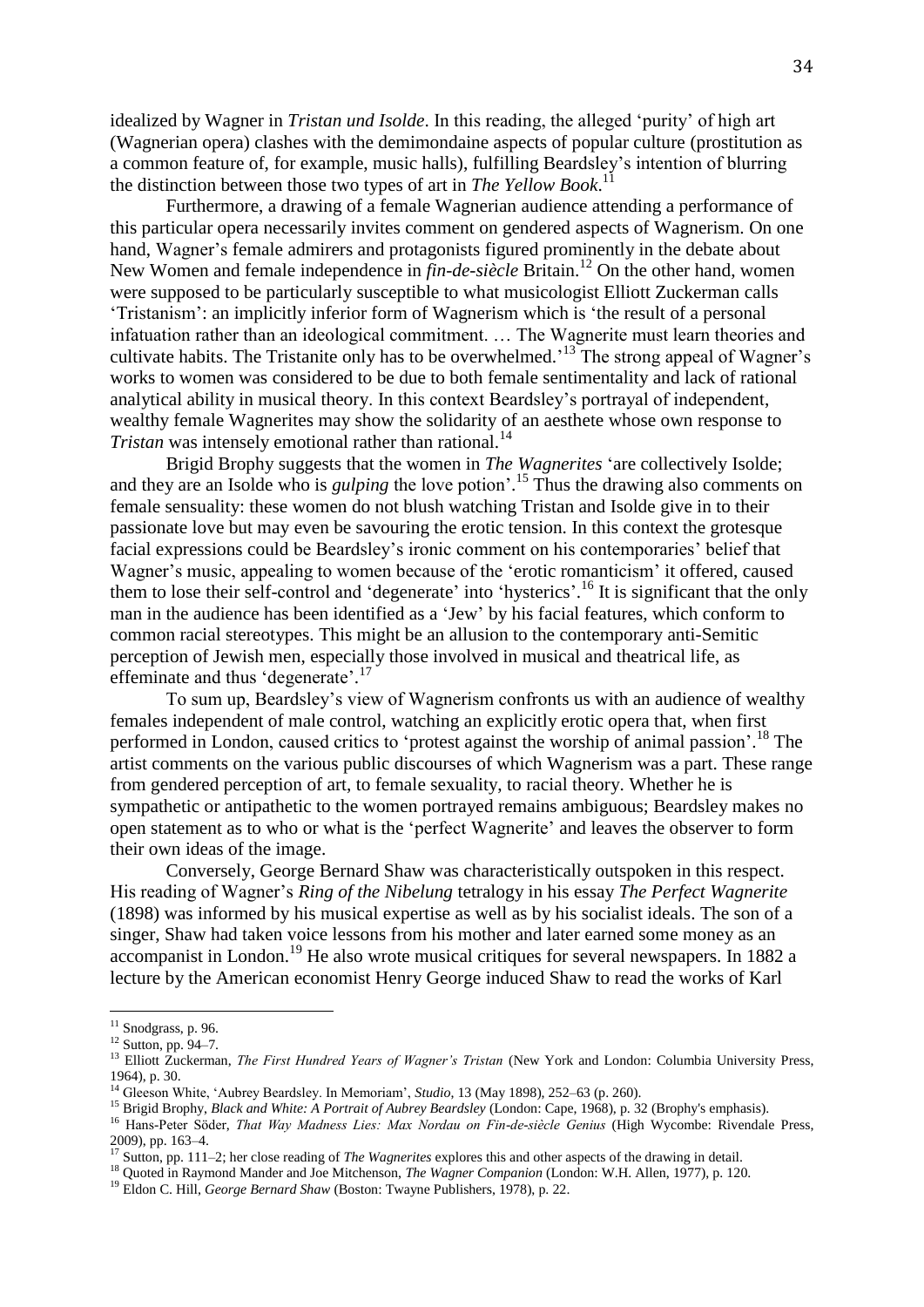Marx, which were to influence the author profoundly. Among the many socialist groups in London, the Fabian Society (founded in 1884), which advocated a gradual transformation of society instead of socialist revolution, became Shaw's ideological home.<sup>20</sup>

Fabian reserve, however, is not a feature of *The Perfect Wagnerite*. In the preface to the first edition Shaw throws down the gauntlet, declaring his intention to write on 'the ideas of the revolutionary Wagner of 1848'. These 'are taught neither by the education nor the experience of English and American gentlemen-amateurs, who are almost always political mugwumps, and hardly ever associate with revolutionists<sup>'</sup>.<sup>21</sup> Shaw argues that a combination of musical expertise and political insight is what the average gentleman Wagnerite lacks, but that the *Ring* can only be understood as a political allegory. He considers himself one of the few to have realised the *Ring*'s significance, both politically and musically, writing for 'those who wish to be introduced to the work on equal terms with that inner circle of adepts.' (168) Wagnerism is thus presented as akin to a secret society, a circle of 'initiated' people who have deciphered signs in the music and libretti of 'the Meister'<sup>22</sup> that others, due to their ignorance, have been unable to read:

[A]ny person who… attempts to persuade you that my interpretation of The Rhine Gold is only 'my socialism' read into the works of a dilettantist who borrowed an idle tale from an old saga to make an opera book with, may safely be dismissed from your consideration as an ignoramus. (188)

Shaw's reading of the *Ring* cycle focuses mainly on three characters. First, there is Alberich, $^{23}$  the dwarf who renounces love, steals the Rhine Gold and forges a ring that gives its possessor the power to rule the world; he embodies the 'Plutonic power' (171) of capitalism, which makes human beings strive for wealth above everything else. Second, there is Wotan, the head god who steals the ring from Alberich to pay for the building of Valhalla, the castle that projects his divinity; he represents religious and secular power. This power is restricted by contracts and laws – Alberich's capitalism, however, is unbridled as long as he owns the ring. Only Man can destroy the capitalist stranglehold as well as the compromised alliance of religion and statecraft. This third character is the liberator Siegfried, born out of the illicit union of the siblings Siegmund and Sieglinde, Wotan's illegitimate children:

… a totally unmoral person, a born anarchist, the ideal of Bakoonin [sic], an anticipation of the 'overman' of Nietzsche. He is enormously strong, full of life and fun, dangerous and destructive to what he dislikes, and affectionate to what he likes; so that it is fortunate that his likes and dislikes are sane and healthy. (200)

Shaw's emphasis on Siegfried's strength and health suggests that he is trying to defend Wagner's creation against any accusation of 'degeneration' or 'decadence', linking Siegfried with Nietzsche (who had, at this time, become highly critical of Wagner, having at first been an ardent admirer) $^{24}$  and his dreams of human superiority rather than with the aesthetes'

<sup>20</sup> Stanley Weintraub, 'Introduction to Shaw', in *George Bernard Shaw*, ed. by Harold Bloom (New York: Chelsea House Publishers, 1987), pp. 27–45 (p. 30).

<sup>21</sup> Bernard Shaw, *Major Critical Essays: The Quintessence of Ibsenism. The Perfect Wagnerite. The Sanity of Art* (London: Constable and Co., 1932), p. 165 (all further references follow this edition and are given as page numbers after quotations).

 $^{22}$  This phrase, still used by some modern-day Wagnerites, was also the title of the London Wagner Society's quarterly journal from 1888 to 1895.

 $^{23}$  This is Wagner's original spelling of the name; Shaw's spelling differs, probably to reflect English pronunciation.

<sup>24</sup> cf. Nietzsche's change of attitude towards Wagner from *The Birth of Tragedy from the Spirit of Music* (1872) to *The Case of Wagner* (1888).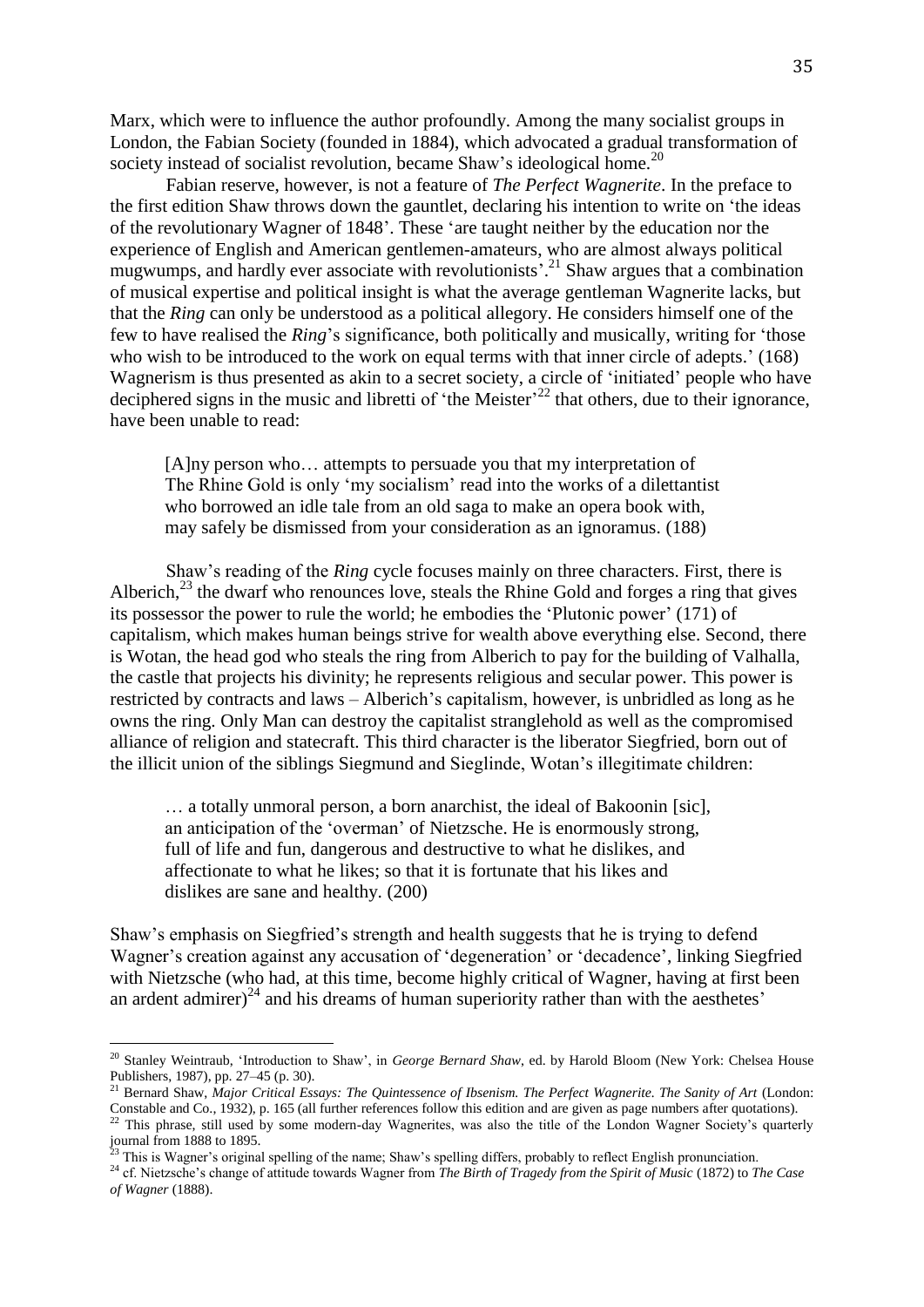sensitivity and 'effete' reactions to Wagner's work. The passage almost seems like a direct response to the feminine, pensive, inert Siegfried that Aubrey Beardsley portrayed in an earlier drawing (fig. 2):



Figure 2: Aubrey Beardsley, *Siegfried, Act II*, ca. 1892-93 (pen, ink and wash on paper). © Victoria and Albert Museum, London<sup>25</sup>

Siegfried, having slain the dragon Fafner, owner of the treasure once hoarded by Alberich, and having shown no interest whatsoever in wealth, confronts Wotan and breaks his spear, the symbol of his divine power. Before this overthrow of the old order in favour of anarchy can take place in reality, however, a rejection of *fin-de-siècle* decadence and morbidity is essential, as Shaw implies in another Nietzschean fantasy:

The majority of men at present in Europe have no business to be alive; and no serious progress will be made until we … breed a race of men *in whom the life-giving impulses predominate*… (215, author's emphasis)

The last part of the tetralogy, *Götterdämmerung*, is condemned by Shaw as Wagner's return to operatic conventions and 'the holding up of Love as the remedy for all evils and the solvent of all social difficulties' (219). Wagner's focus on the redeeming force of love in *Götterdämmerung* is apolitical and thus does not fit the Shavian interpretation of the *Ring* cycle. It also hovers close to the romanticism of *Tristan* or *Tannhäuser* and to the 'female', emotional approach to Wagner which an initiated 'perfect Wagnerite' such as Shaw has to reject.<sup>26</sup> Although Shaw does mention the fact that the *leitmotif* which accompanies Brünnhilde's renunciation of the ring and her glorification of Siegfried's love during the apocalyptic ending of the opera is the same as that which we hear when Siegfried's birth is

 $\overline{a}$ <sup>25</sup> 'Siegfried, Act II | Beardsley, Aubrey Vincent | V&A Search the Collections'

<sup>&</sup>lt;http://collections.vam.ac.uk/item/O88300/siegfried-act-ii-drawing-beardsley-aubrey-vincent/> [accessed 13 January 2013]. <sup>26</sup> Stoddard Martin, *Wagner to 'The Waste Land' A Study of the Relationship of Wagner to English Literature* (London: Macmillan Press, 1982), p. 87.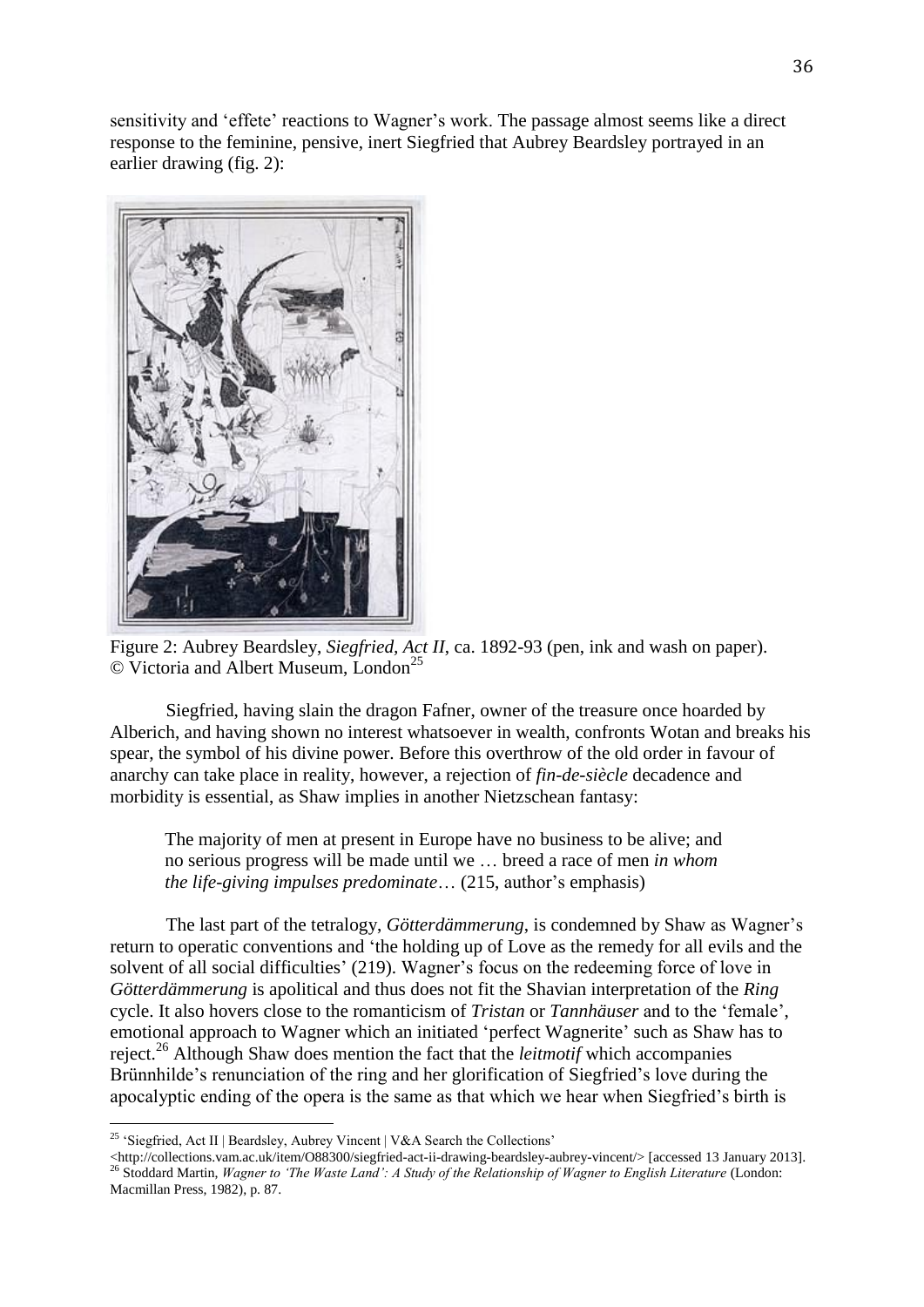predicted in *Die Walküre*, he sees no particular sense in this. It was no coincidence, however, that Wagner, a composer renowned for his masterful use of the *leitmotif* technique, linked Shaw's anarchic liberator and the revelatory power of love (which leads to the renunciation of worldly power and capitalism, symbolised by the ring) in this way. The strength that was able to break Wotan's spear and reject Alberich's riches is incomplete without the wisdom of love.

At this point Shaw's essay turns towards Wagner's musical merits and again tries to draw the line between the 'perfect Wagnerites' and 'the ignorant' by defending Wagner against those who complain about his 'abandonment of melody'; for this 'is to confess oneself an ignoramus conversant only with dance tunes and ballads' (261). Pre-Wagnerian opera, Shaw states, is mainly based on the invention of one nice melody and '[a]ll the rest follows more or less mechanically to fill up the pattern, an air being very like a wall-paper design in this respect', denoting the composer's inferior musicianship (260). The derogatory reference to wallpaper design was probably aimed at William Morris, a leading figure of the British Arts and Crafts movement (among the characteristic products of which were wallpaper designs) and a vocal critic of Wagner's dramatisation of Norse mythology in the framework of an art form as 'degraded' as opera. <sup>27</sup> Moreover, the *Fabian Essays in Socialism* (1889), which Shaw had contributed to, had met with an unfavourable review from Morris, who criticised them for 'pushing a theory of tactics, which could not be carried out in practice'.<sup>28</sup>

The focal point for perfect and 'imperfect' Wagnerites alike is Bayreuth, whose Wagner festival had firmly established itself among British aesthetes as *the* site of Wagnerian 'pilgrimage' at the end of the 19<sup>th</sup> century.<sup>29</sup> According to Shaw, Wagner's intention of seeing Bayreuth performances attended mainly by his 'earnest disciples' has been thwarted. In their place are sitting 'just the sort of idle globe-trotting tourists against whom the temple was to have been strictly closed' (271). The religious terminology – which Shaw may have used ironically here – is characteristic of much Wagnerian writing<sup>30</sup> and reinforces the dogmatic aspect also apparent in Shaw's own Wagnerism. Shaw calls for a new festival playhouse in England which will stage Wagner for 'the people' and 'raise [the workers of England] from pious respectability to a happy consciousness of and interest in fine art' (279). By contributing to popular education, art can become a means of the struggle towards a classless society in which education is no longer the privilege of the upper classes.

If Beardsley's Wagnerism may be characterised as taking the female point of view, Shaw's perspective is male. Beardsley's heroes are Tristan and Isolde, longing for unity in death; Shaw's Wagnerian paragon is Siegfried, very much alive and guided only by his own free will. Whilst Beardsley comments on the contemporary debates surrounding 'decadent' Wagnerism, the feminine and the sensual, Shaw focuses on socialist ideas and their potential for anarchistic upheaval. Far from being the romantically morbid 'silk-dressing-gowned version of Wagner generally offered by the popular press' Shaw's Wagner is the man who took an active part in the 1849 May Uprising in Dresden.<sup>31</sup> In *The Perfect Wagnerite* the rejection of 'decadent' or 'effete' sensitivity and a rational analysis of Wagner's political message predominate, and the clarity of Shaw's language leaves the reader in no doubt as to the author's intentions. Beardsley, on the other hand, relies on the various interpretations, allusions and associations which the ambiguity of an image offers. Neither of these

<sup>27</sup> Quoted in Anne Dzamba Sessa, *Richard Wagner and the English* (Rutherford NJ: Fairleigh Dickinson University Press, 1979), pp. 90–1.

<sup>28</sup> '*Fabian Essays in Socialism* (Review)' <http://www.marxists.org/archive/morris/works/1890/commonweal/01-fabianessays.htm> [accessed 17 February 2013].

 $29$  Sutton, p. 21.

<sup>30</sup> Anne Dzamba Sessa, 'At Wagner's Shrine: British and American Wagnerians', in *Wagnerism in European Culture and Politics*, ed. by David Clay Large and William Weber (Ithaca: Cornell University Press, 1984), pp. 246–277 (pp. 246–7).

<sup>31</sup> Martin, p. 82.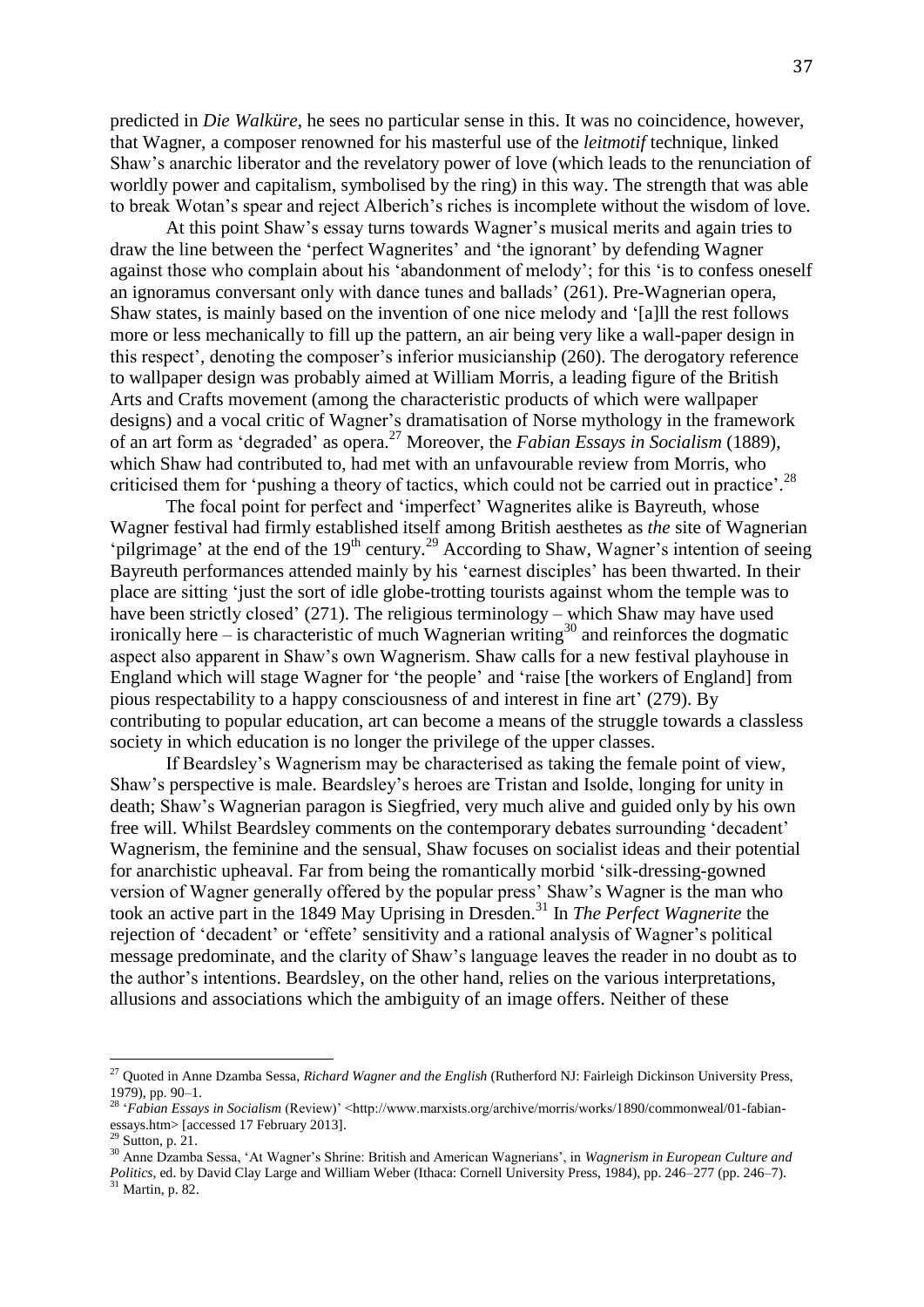Wagnerites would probably have considered the other 'perfect', but together they show the multifaceted phenomenon that was British *fin-de-siècle* Wagnerism.

## **Bibliography**

## **Primary Sources**

- 'Drawing | V&A Search the Collections' <http://collections.vam.ac.uk/item/O746771/drawing/> [accessed 04 January 2013]
- 'Fabian Essays in Socialism (Review)' <http://www.marxists.org/archive/morris/works/1890/commonweal/01-fabianessays.htm> [accessed 17 February 2013]
- Shaw, Bernard, *Major Critical Essays: The Quintessence of Ibsenism. The Perfect Wagnerite. The Sanity of Art,* London: Constable and Co., 1932
- 'Siegfried, Act II | Beardsley, Aubrey Vincent | V&A Search the Collections' <http://collections.vam.ac.uk/item/O88300/siegfried-act-ii-drawing-beardsley-aubreyvincent/> [accessed 13 January 2013]
- Wilde, Oscar, *An Ideal Husband*, 2nd ed., London: A & C Black, 1993

## **Secondary Sources**

Brophy, Brigid, *Black and White: A Portrait of Aubrey Beardsley,* London: Cape, 1968

- Hill, Eldon C., *George Bernard Shaw,* Boston: Twayne Publishers, 1978
- Magee, Bryan, *The Tristan Chord: Wagner and Philosophy,* New York: Metropolitan Books, 2002
- Mander, Raymond, and Joe Mitchenson, *The Wagner Companion,* London: W.H. Allen, 1977
- Martin, Stoddard, *Wagner to 'The Waste Land' A Study of the Relationship of Wagner to English Literature,* London: Macmillan Press, 1982
- Nordau, Max, *Degeneration*, transl. anon., Lincoln and London: University of Nebraska Press, 1993
- Reade, Brian, *Aubrey Beardsley*, revised ed., Woodbridge: Antique Collectors' Club, 1987
- Sessa, Anne Dzamba, 'At Wagner's Shrine: British and American Wagnerians', in *Wagnerism in European Culture and Politics*, ed. by David Clay Large and William Weber, Ithaca: Cornell University Press, 1984, pp. 246–77
- -----, *Richard Wagner and the English,* Rutherford NJ: Fairleigh Dickinson University Press, 1979